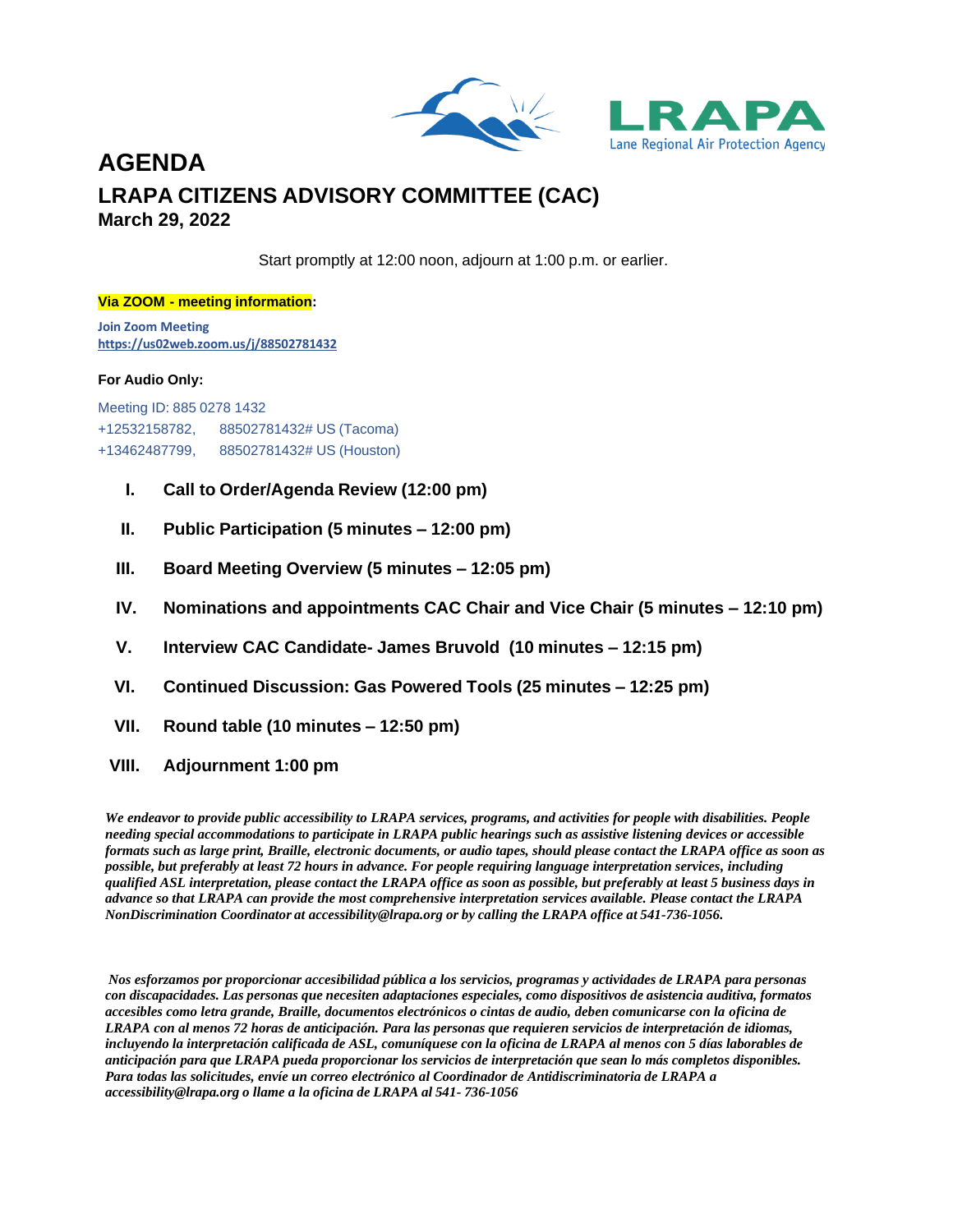## Citizen Advisory Committee Application

| Name:                                                                                                                                                                                                                                  | James Bruvold P.E. Ret.                                                                                                                                                                                                                                                                                                                                                                                                                                                                                                                                                                                                                                                                                                        |
|----------------------------------------------------------------------------------------------------------------------------------------------------------------------------------------------------------------------------------------|--------------------------------------------------------------------------------------------------------------------------------------------------------------------------------------------------------------------------------------------------------------------------------------------------------------------------------------------------------------------------------------------------------------------------------------------------------------------------------------------------------------------------------------------------------------------------------------------------------------------------------------------------------------------------------------------------------------------------------|
| Address:                                                                                                                                                                                                                               | West Eugene                                                                                                                                                                                                                                                                                                                                                                                                                                                                                                                                                                                                                                                                                                                    |
| This advisory committee represents several segments of<br>the community. Please check the box which best<br>describes that segment of the population you wish to<br>represent. For full descriptions of each segment, please<br>visit: | <b>General Public</b>                                                                                                                                                                                                                                                                                                                                                                                                                                                                                                                                                                                                                                                                                                          |
| http://www.lrapa.org/DocumentCenter/Home/View/2688                                                                                                                                                                                     |                                                                                                                                                                                                                                                                                                                                                                                                                                                                                                                                                                                                                                                                                                                                |
| Why do you want to become a member of the<br>committee?                                                                                                                                                                                | I have knowledge and experience<br>of operations at various Lane<br>County facilities. Now that I am<br>retired I need something to do.                                                                                                                                                                                                                                                                                                                                                                                                                                                                                                                                                                                        |
| Please give a brief description of any experience or<br>training that qualifies you for this position.                                                                                                                                 | The County Commissioners<br>appointed me to serve on the<br><b>Resource Recovery Advisory</b><br>Committee. I served in that<br>position for 12 years. The Oregon<br>Dept. of Ag approved my<br>application to serve on the Upper<br>Willamette Soil and Water<br>Conservation District as a non-<br>voting Associate Director on the<br>Board of Directors. I served on the<br>Board for 12 years before moving<br>to Colorado. The Mayor of the City<br>of Veneta appointed me to serve<br>on the Planning Commission. After<br>serving for 8 years as Chair during<br>the first Periodic Review of Land<br>Use Ordinances in which I chaired<br>Public Hearings, I moved my<br>engineering practice to Colorado in<br>2012. |
| Please list the community concerns or topics you would<br>like to see addressed by this committee.                                                                                                                                     | The citizens who live near the<br>closed JH Baxter facility have<br>requested my support. In 2010 I<br>participated in an energy audit of<br>the facility. After touring the wood<br>treatment facility I learned about<br>the chemicals used and the<br>process and techniques used over<br>the past 40 years. I have technical<br>competence in the application of<br>primary sensors, data retrieval and                                                                                                                                                                                                                                                                                                                    |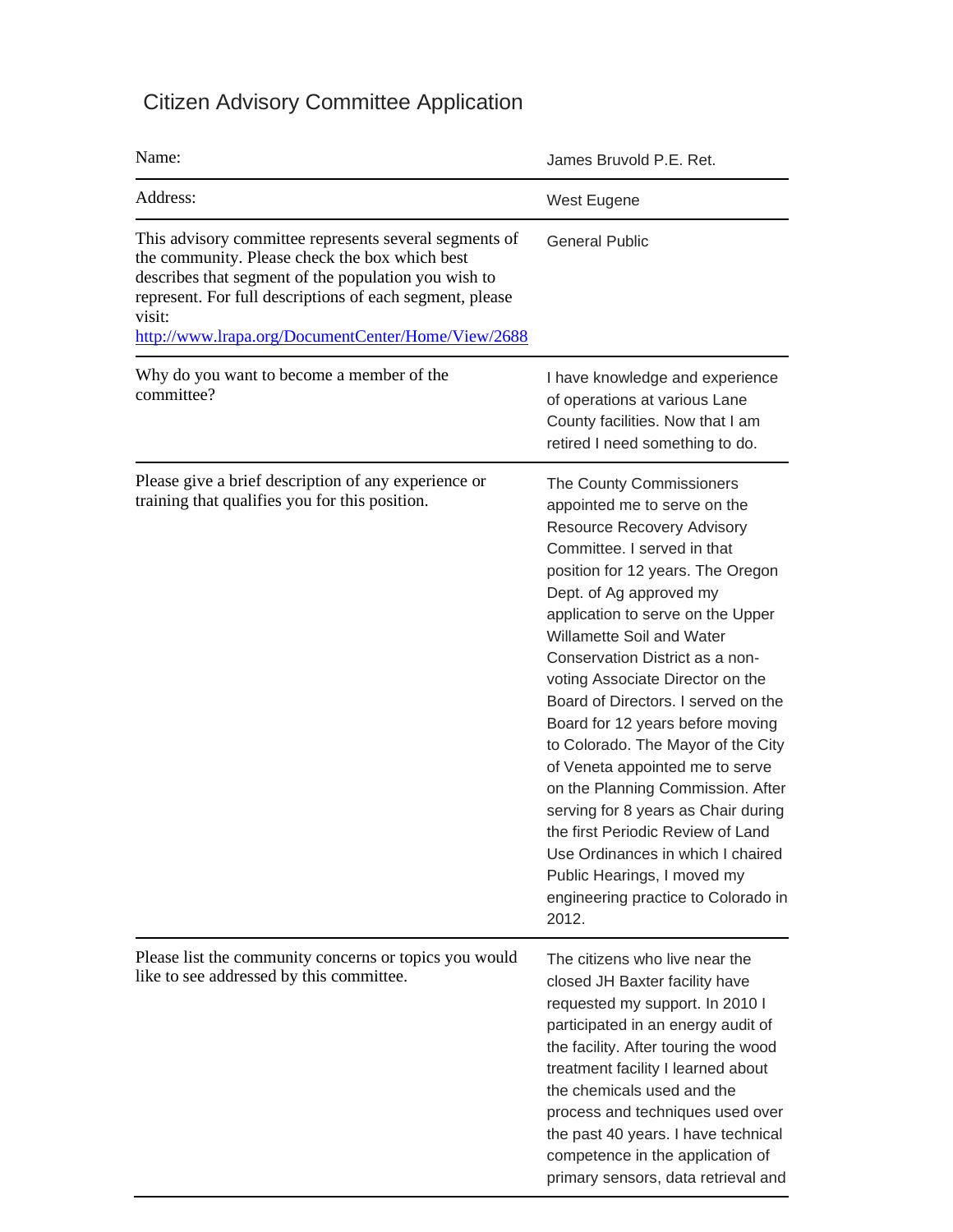|                                                                                                                                                                                   | report writing during my<br>employment with Boeing<br>Aerospace and Lockheed Marting<br>to conduct tests of flight hardware<br>for the Viking Mars Lander and the<br>Apollo Lunar Landing programs. I<br>was employed as a solar<br>simulation test engineer. My<br>responsibility included maintaining<br>current certification for the<br>laboratory primary sensors and<br>data retrieval devices. |
|-----------------------------------------------------------------------------------------------------------------------------------------------------------------------------------|-------------------------------------------------------------------------------------------------------------------------------------------------------------------------------------------------------------------------------------------------------------------------------------------------------------------------------------------------------------------------------------------------------|
| Briefly describe your present or past involvement in<br>relevant community groups. Please note that having no<br>previous involvement will not disqualify you for<br>appointment. | I have no association with local<br>community groups.                                                                                                                                                                                                                                                                                                                                                 |
| Are you currently serving on any advisory boards or<br>committees? If so, which ones?                                                                                             | I am not serving on any boards or<br>committees.                                                                                                                                                                                                                                                                                                                                                      |
| This committee meets over the noon hour once a month.<br>Are you available during this time?                                                                                      | I am available during this time.                                                                                                                                                                                                                                                                                                                                                                      |